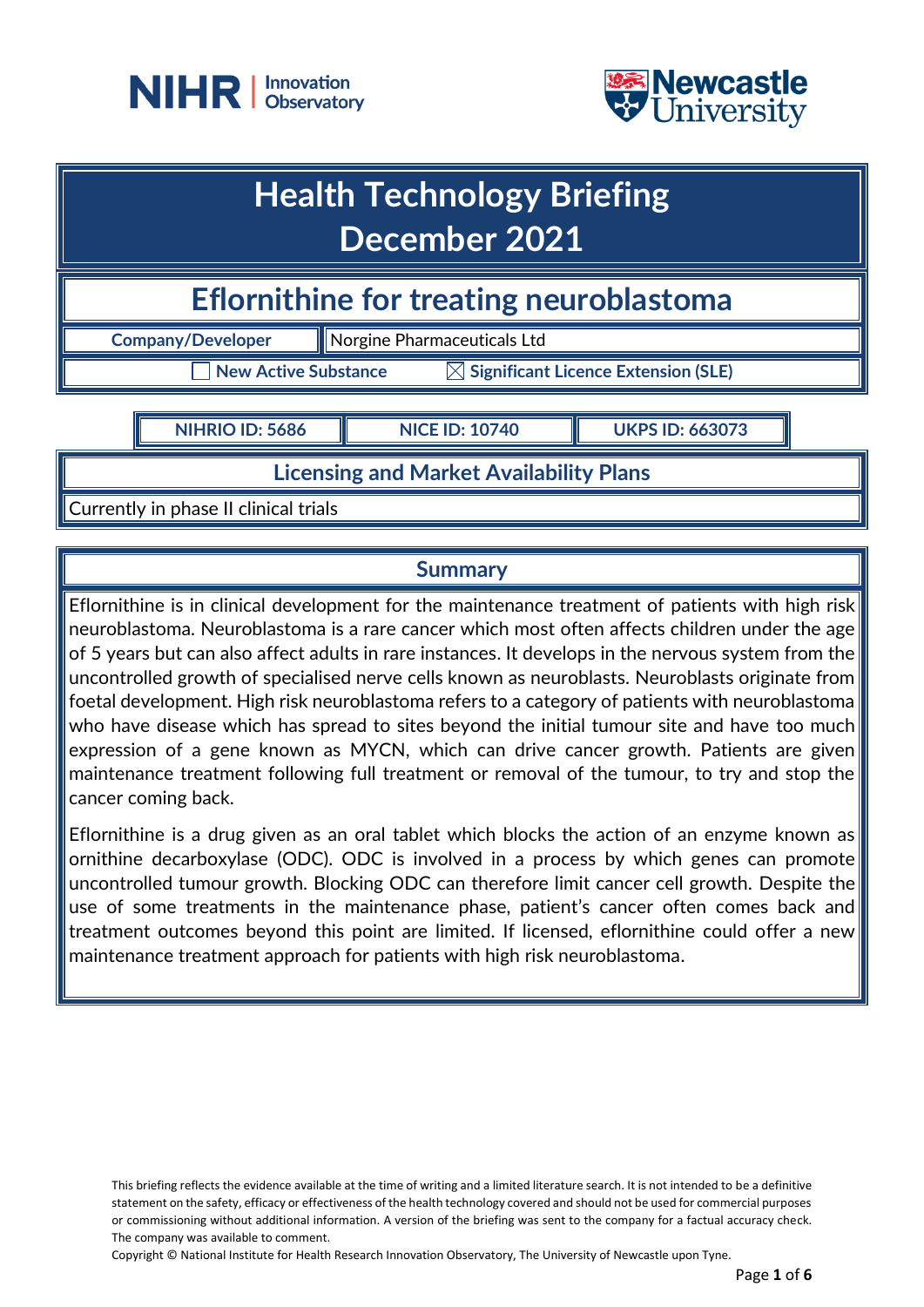



## **Proposed Indication**

֦

Maintenance treatment of children and adults aged up to 21 years with high risk neuroblastoma that is in remission $1,2$ 

## **Technology**

#### **Description**

Eflornithine (Vaniqa, difluoromethylornithine, DFMO)<sup>3,4</sup> is an irreversible inhibitor of the ornithine decarboxylase (ODC) enzyme. The ODC1 gene is a direct target of the oncogene MYC, which is responsible for polyamine synthesis and can promote cell proliferation and oncogenic activity. Indirectly, inhibiting ODC can reduce polyamine synthesis, depleting tumours of polyamines and inhibiting the oncogenic activity of MYC.<sup>5,6</sup>

Eflornithine is currently in phase II clinical development for the maintenance treatment of children and adults aged up to 21 years with high risk.<sup>1,2</sup> neuroblastoma that is in remission. In the phase II clinical trial (NCT02395666), participants received 27 cycles of oral Eflornithine at a dose of 500 to 1000 mg/m<sup>2</sup> twice daily. 1

#### Key Innovation

Despite the current treatments for neuroblastoma, disease often relapses and further treatment responses are limited. Maintenance treatment with eflornithine currently appears to improve survival and has manageable toxicities. Eflornithine targets a novel pathway and may provide a novel therapeutic strategy to maintain remission in patients with high-risk neuroblastoma.<sup>7</sup>

#### Regulatory & Development Status

Eflornithine topical cream has a Marketing Authorisation in the UK for the treatment of facial hirsutism in women.<sup>4</sup>

Eflornithine as a monotherapy and in addition to various other medicinal products is being developed for the following indications in phase II and III clinical trials:<sup>8</sup>

- Medulloblastoma
- Anaplastic astrocytoma (AA)
- Sun-damaged skin
- Familial adenomatous polyposis (FAP)
- Cervical cancer
- Prostate cancer
- **Trypanosomiasis**
- Colorectal cancer
- Barrett's oesophagus
- Skin cancer
- Gastric cancer
- Bladder cancer

Eflornithine received an EMA Orphan designation in September 2011 for the treatment of neuroblastoma.<sup>9</sup>

## **Patient Group**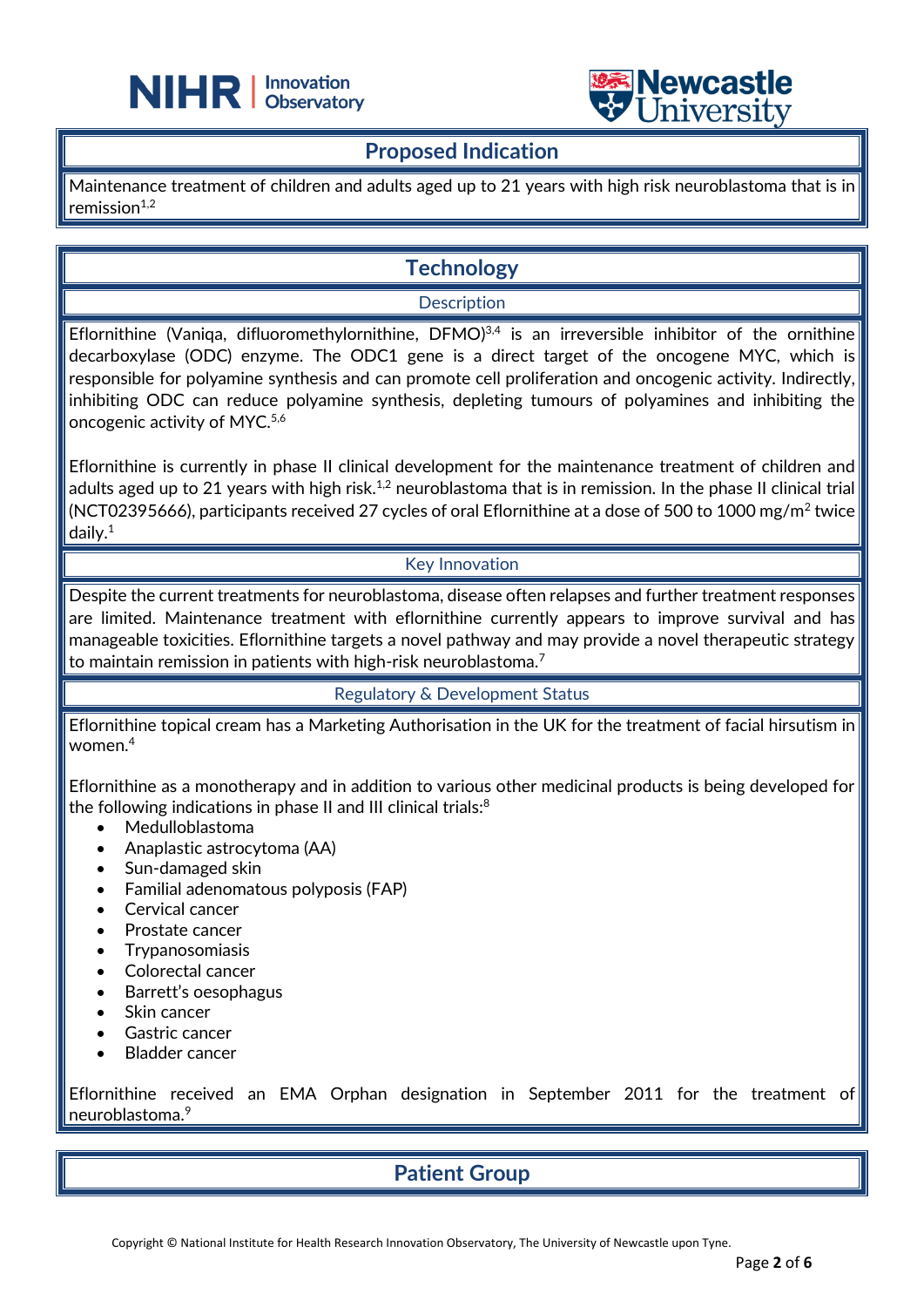



#### Disease Area and Clinical Need

֦

Neuroblastoma is a cancer formed from a type of embryonic nerve cells known as neural crest cells. It arises in the sympathetic nervous system, which is located alongside the spinal cord from the neck through the chest and abdomen to the pelvis. Tumours often arise on the adrenal glands or in any nerve tissue along the sympathetic nervous system. Symptoms of neuroblastoma depend on the location of the tumour, but may include fatigue, fever and loss of appetite and an abdominal lump. High risk neuroblastoma refers to a prognosis in which patients are > 18 months of age, have metastatic disease and have MYCN oncogene amplification and overexpression.<sup>10</sup>

Neuroblastoma usually affects children under the age of 5 years. Approximately 90 children are diagnosed with neuroblastoma in the UK each year. Of these patients, 40% may be considered high-risk.<sup>10</sup> In England in 2020-21 there were 2,274 finished consultant episodes (FCE) and 2,139 hospital admissions for malignant neoplasm: medulla of adrenal gland (ICD-10 C74.1).<sup>11</sup> In 2017, the age-standardised incidence rate was 0.2 and 0.3 per 100,000 for males and females in England respectively.<sup>12</sup> High risk neuroblastoma is associated with a 5-year survival rate of approximately 30-50%.<sup>10</sup>

#### Recommended Treatment Options

The overall treatment pathway for patients with high-risk neuroblastoma is split in to three categories: induction, consolidation and maintenance. In the maintenance phase, the aim is to treat the patient for any minimal residual disease (MRD) following the induction and consolidation phases. Patients can be treated with an immunotherapy-based regimen if it is available as part of a clinical trial. Patients will also be treated with isotretinoin, with or without clinical trial involvement.<sup>10</sup>

| <b>Clinical Trial Information</b> |                                                                                                                                                                                                                         |  |
|-----------------------------------|-------------------------------------------------------------------------------------------------------------------------------------------------------------------------------------------------------------------------|--|
| <b>Trial</b>                      | NMTT, NCT02679144, NMTRC014; NMTT - Neuroblastoma Maintenance<br>Therapy Trial Using Difluoromethylornithine (DFMO)<br><b>Phase II - Recruiting</b><br>Locations: USA, Canada<br>Primary Completion Date: February 2024 |  |
| <b>Trial Design</b>               | Single group assignment, open-label                                                                                                                                                                                     |  |
| Population                        | N=258 (planned); children and adults aged 1 to 30 years with high risk<br>neuroblastoma; in complete remission (CR)                                                                                                     |  |
| Intervention(s)                   | Eflornithine (oral) - participants received eflornithine $750mg/m^2 \pm 250mg/m^2$<br>twice daily or 2500mg/m <sup>2</sup> twice daily for 730 days                                                                     |  |
| Comparator(s)                     |                                                                                                                                                                                                                         |  |
| Outcome(s)                        | Primary outcome measure:<br>Number of participants with event free survival (EFS) during study [Time frame:<br>2 years]<br>See trial record for a full list of other outcomes                                           |  |
| Results (efficacy)                |                                                                                                                                                                                                                         |  |
| Results (safety)                  |                                                                                                                                                                                                                         |  |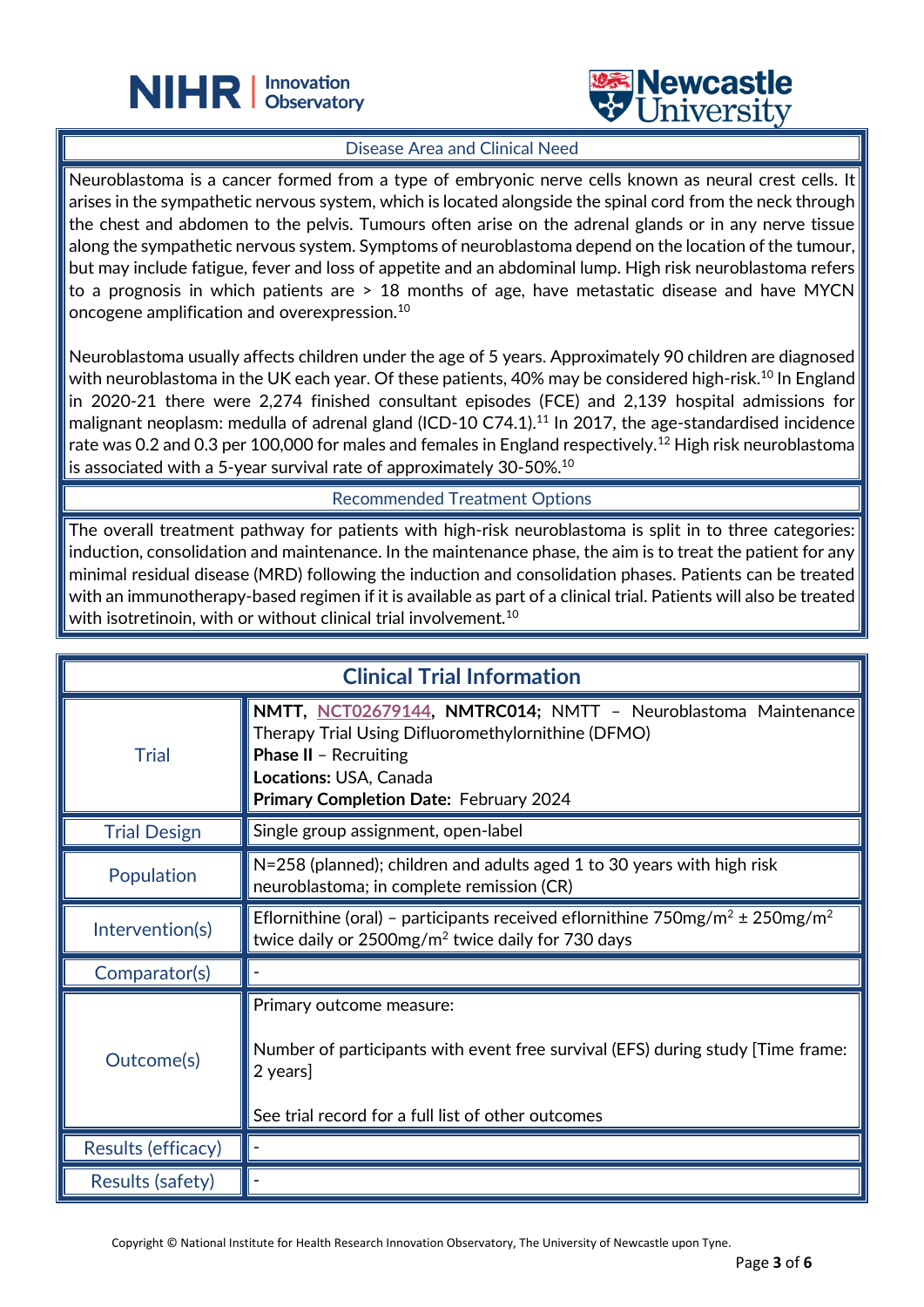



|                         | <b>CITTACTOTO</b>                                                                                                                                                                                                                                                                                                                                                                                                                       |
|-------------------------|-----------------------------------------------------------------------------------------------------------------------------------------------------------------------------------------------------------------------------------------------------------------------------------------------------------------------------------------------------------------------------------------------------------------------------------------|
| <b>Trial</b>            | PEDS-PLAN, NCT02559778, NMTRC012; A Study Using Molecular Guided<br>Therapy With Induction Chemotherapy Followed by a Randomized Controlled<br>Trial of Standard Immunotherapy With or Without DFMO Maintenance for<br>Subjects With Newly Diagnosed High-Risk Neuroblastoma<br><b>Phase II - Recruiting</b><br><b>Locations: USA</b><br>Primary Completion Date: September 2027                                                        |
| <b>Trial Design</b>     | Randomized, parallel assignment, open-label                                                                                                                                                                                                                                                                                                                                                                                             |
| Population              | N=500 (planned); children and adults aged up to 22 years with newly diagnosed<br>high risk neuroblastoma                                                                                                                                                                                                                                                                                                                                |
| Intervention(s)         | Eflornithine + ceritinib/dasatinib/sorafenib/vorinostat - participants received<br>one of ceritinib/dasatinib/sorafenib/vorinostat, followed by standard<br>immunotherapy with dinutuximab/GM-CSF/IL-2 and isotretinoin in addition to<br>eflornithine $1000$ mg/m <sup>2</sup> twice daily for 730 days.                                                                                                                               |
| Comparator(s)           | Ceritinib/dasatinib/sorafenib/vorinostat - participants received one of<br>ceritinib/dasatinib/sorafenib/vorinostat, followed by standard immunotherapy<br>with dinutuximab/GM-CSF/IL-2 and isotretinoin                                                                                                                                                                                                                                |
| Outcome(s)              | Primary outcome measures:<br>Number of days from start of therapy to date of first relapse [Time frame:<br>$\bullet$<br>Up to 8 years]<br>Number of subjects that have a targeted agent chosen for treatment [Time<br>frame: 2 years]<br>Number of subjects that receive 75% dosing of medications while on study<br>$\bullet$<br>protocol during cyles 3-6 [Time frame: 2 years]<br>See trial record for a full list of other outcomes |
| Results (efficacy)      |                                                                                                                                                                                                                                                                                                                                                                                                                                         |
| <b>Results (safety)</b> |                                                                                                                                                                                                                                                                                                                                                                                                                                         |

| <b>Trial</b>        | NCT02395666, NMTRC003B; A Phase II Preventative Trial of DFMO<br>(Eflornithine HCl) as a Single Agent in Patients With High Risk Neuroblastoma in<br>Remission<br><b>Phase II</b> - Active, not recruiting<br><b>Locations: USA</b><br><b>Primary Completion Date: March 2018</b> |
|---------------------|-----------------------------------------------------------------------------------------------------------------------------------------------------------------------------------------------------------------------------------------------------------------------------------|
| <b>Trial Design</b> | Single group assignment, open-label                                                                                                                                                                                                                                               |
| Population          | N=140; children and adults aged up to 21 years with high risk neuroblastoma; in<br>remission                                                                                                                                                                                      |
| Intervention(s)     | Eflornithine (oral) - participants received 27 cycles at a dose of 500-1000mg/m <sup>2</sup><br>twice daily on each day of a 28 day cycle                                                                                                                                         |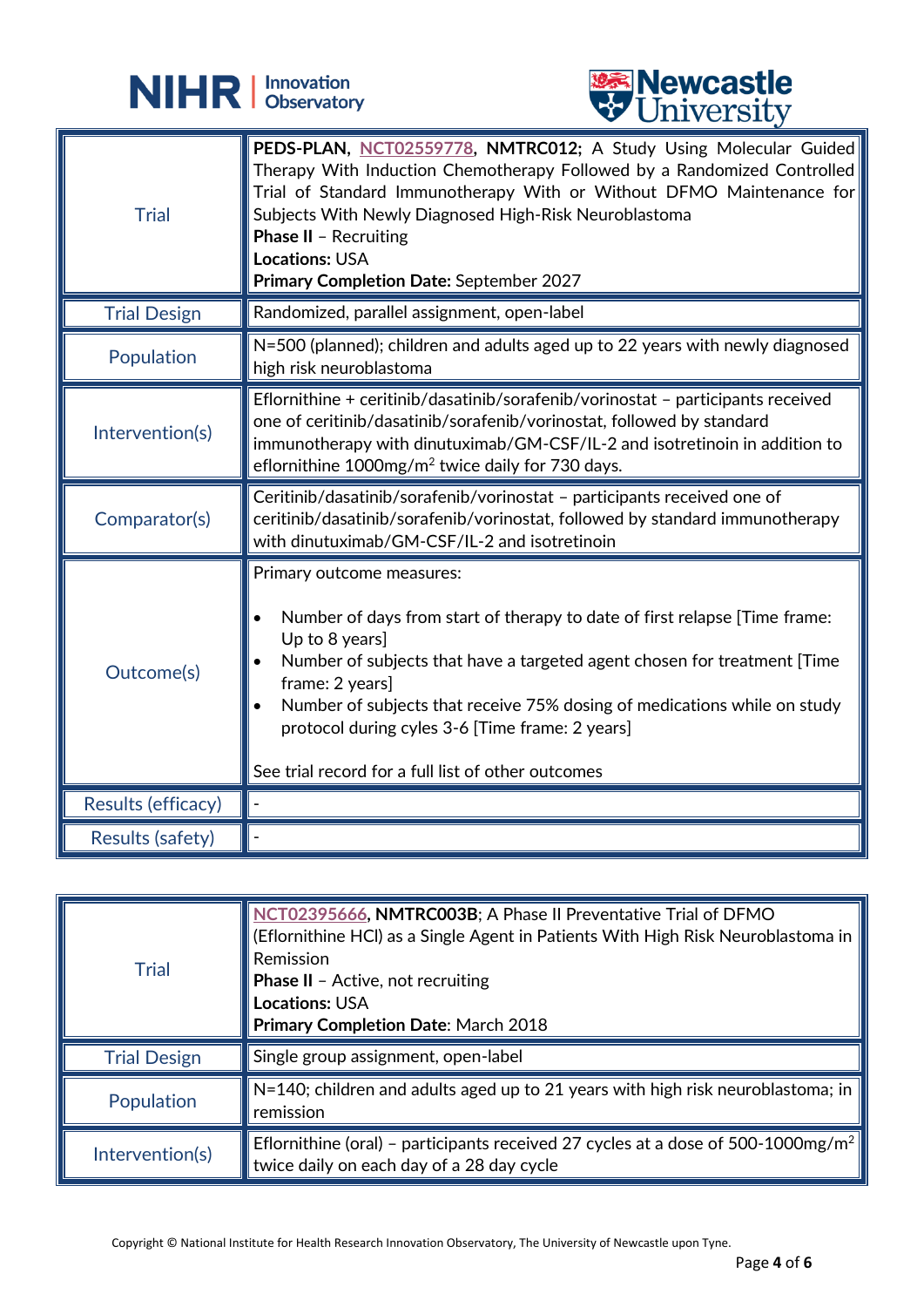



| Comparator(s)      |                                                                                                                                                                                                                                   |
|--------------------|-----------------------------------------------------------------------------------------------------------------------------------------------------------------------------------------------------------------------------------|
| Outcome(s)         | Primary outcome measure:<br>Number of participants with EFS during study [Time frame: 2 years]<br>See trial record for a full list of other outcomes                                                                              |
| Results (efficacy) | 101 subjects enrolled on stratum 1 and 100 were eligible for ITT analysis; two-<br>year EFS was 84% (±4%) and OS 97% (±2%). 39 subjects enrolled on stratum 2,<br>with a two-year EFS of 54% (±8%) and OS 84% (±6%). <sup>7</sup> |
| Results (safety)   | DFMO was well tolerated. <sup>7</sup>                                                                                                                                                                                             |

## **Estimated Cost**

The cost of eflornithine was confidential at the time of producing this briefing.

֦

## **Relevant Guidance**

NICE Guidance

• NICE technology appraisal. Dinutuximab beta for treating neuroblastoma (TA538). August 2018.

NHS England (Policy/Commissioning) Guidance

• NHS England. 2013/14 NHS Standard Contract for Cancer: Teenagers & Young Adults. B17/S/a.

Other Guidance

• National Cancer Institute. Neuroblastoma Treatment (PDQ) – Health Professional Version. 2021.<sup>13</sup>

## **Additional Information**

## **References**

- 1 Clinicaltrials.gov. *Preventative Trial of Difluoromethylornithine (DFMO) in High Risk Patients With Neuroblastoma That is in Remission*. *Trial ID: NCT02395666*. 2015. Status: Active, not recruiting. Available from:<https://clinicaltrials.gov/ct2/show/NCT02395666> [Accessed 14 September 2021].
- 2 Clinicaltrials.gov. *Pediatric Precision Laboratory Advanced Neuroblastoma Therapy (PEDS-PLAN)*. *Trial ID: NCT02559778*. 2015. Status: Recruiting. Available from: <https://clinicaltrials.gov/ct2/show/NCT02559778> [Accessed 14 September 2021].